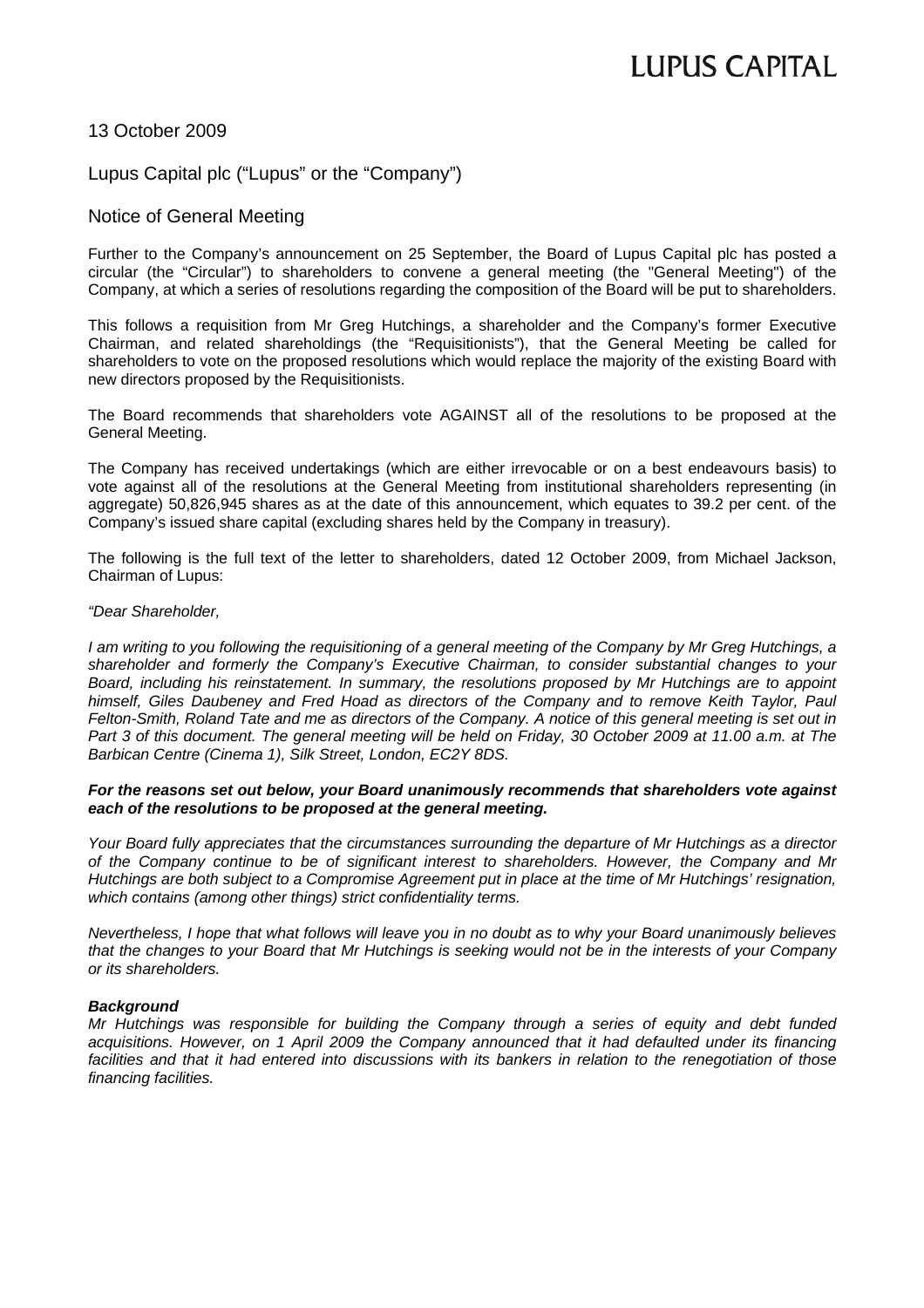*During the renegotiation of these facilities, the Company was subjected to a thorough independent review by a leading firm of accountants. That review identified a number of significant issues, including the need for improved management controls and reporting systems, that would be required as part of an initiative to effect an urgent turnaround plan. Additional management resources were therefore urgently required.* 

*On 1 July 2009 the Company announced new banking arrangements and, at the same time, that the Board was being substantially restructured. Mr Hutchings (then Executive Chairman of the Company) resigned from the Company with immediate effect. I became non-executive Chairman, Keith Taylor was appointed as Chief Executive Officer, Paul Felton-Smith was appointed as Chief Financial Officer and Denis Mulhall became Chief Operating Officer.* 

#### *Your Board believes the Board appointments announced on 1 July and the turnaround plan, since adopted, to have been necessary and proportionate responses to the situation in which the Company found itself.*

### *Your Board*

*As a result of the changes to the Board on 1 July, the roles of Chairman and Chief Executive Officer (both of which were previously held by Mr Hutchings) have now been separated in line with corporate governance best practice. Commensurate with a group of this complexity, the Board also significantly strengthened the Company's executive team by appointing both a dedicated Chief Financial Officer and a dedicated Chief Operating Officer, in addition to a Chief Executive Officer.* 

*We were particularly pleased to appoint a Chief Executive Officer of the calibre of Keith Taylor to develop and implement the required turnaround plan following the turmoil experienced earlier this year.* 

*Since 1 July, we have also significantly strengthened the Group's operational management structures; most notably an Executive Committee has been formed to bring Group and Divisional management closer together.* 

### *Your Board believes that the Company has the right team in place to deliver the required turnaround plan successfully and stabilise your Company.*

*Meanwhile, we are conducting a rigorous process to identify the most appropriate long-term Chief Executive Officer to lead the Company once Keith Taylor and his team have completed their important work which is providing your Company with a firm foundation for the future.* 

*Additionally, to strengthen corporate governance in the Company further, your Board commenced last month a search for a Senior Independent Director. A number of candidates have already been interviewed and we look forward to confirming the appointment of a highly regarded individual, with both industry and City experience, in that post in the near future.* 

### *I believe that these appointments, along with the changes announced in July, will further strengthen the Board and the Company's executive team.*

### *Committed to restoring and delivering shareholder value*

*Keith Taylor, together with the Company's management, is successfully implementing the turnaround plan. This is stabilising the Company's operations, enhancing and strengthening its financial systems and controls and providing a firm foundation for improving the Company's performance. We have established specific systems to control and monitor the significant number of efficiency initiatives currently underway.* 

*Keith Taylor and his team are also making good progress in the development of a comprehensive three-year strategic plan for the business. This plan is designed to build upon the firm foundations which have been established by the turnaround plan, with the aims of creating a leading building products business and the restoration of shareholder value.*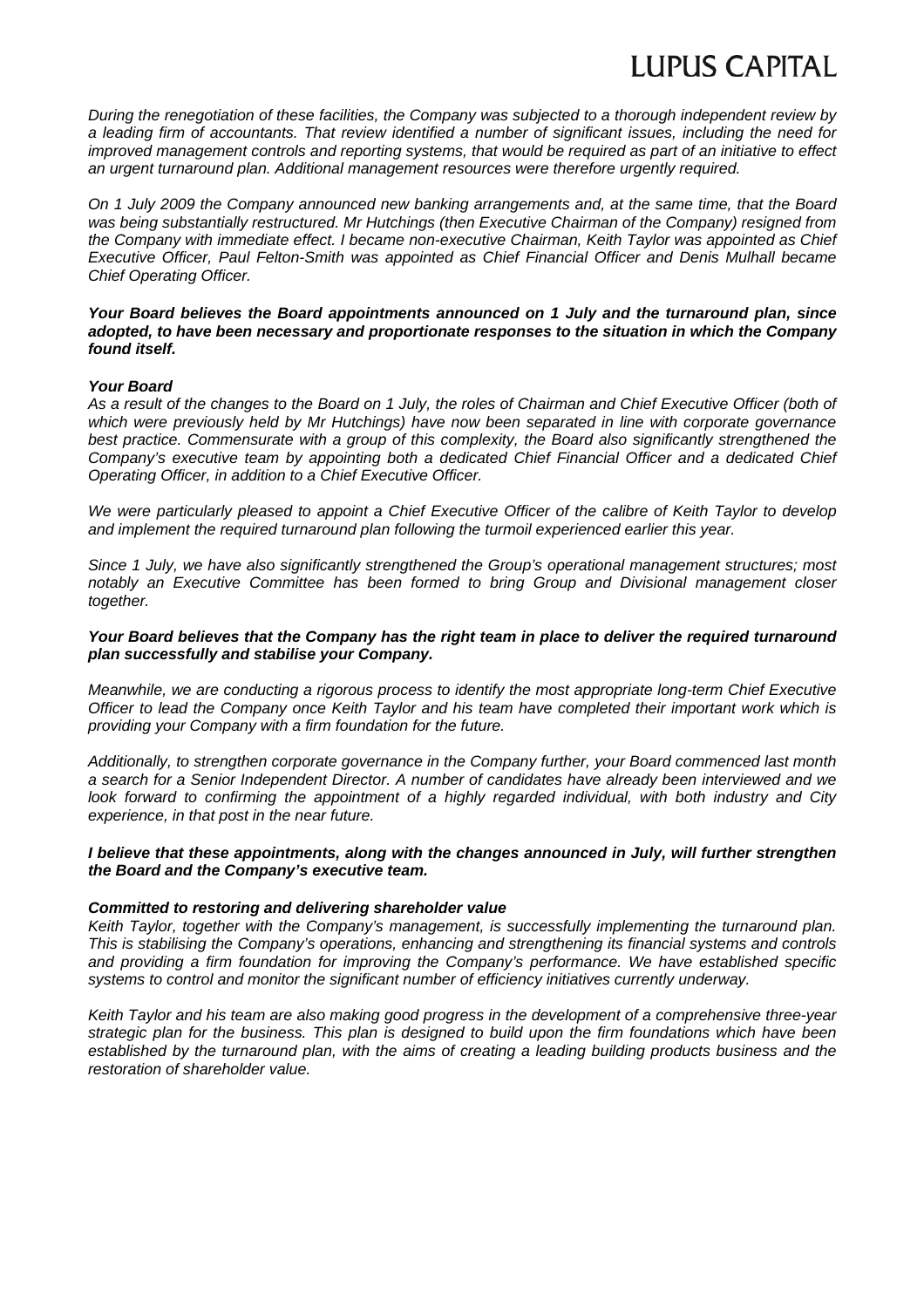# **LUPUS CAPITAL**

*As I have said on a number of previous occasions, I believe that the Company is already seeing early benefits from the decisive management actions that have been taken since 1 July and I am confident that these, along with other initiatives in the pipeline, will support the Group's performance into 2010 and beyond.* 

*I* am also pleased to confirm that, as previously announced on 25 September, we have concluded that the *Group's capital structure, following the successful agreement of its revised banking facilities through to June 2012, is adequate, subject to the occurrence of unforeseen circumstances.* 

### *Each member of your Board is firmly committed to acting in the best interests of all shareholders and to delivering enhanced shareholder value.*

### *Supportive banking relationships*

*I would also like to draw your attention to the support that the Company and your Board has received from its banks since 1 July. Shareholders will be pleased to learn that the Company's banking syndicate recently wrote to me stating that since the announcement of the Company's new banking facilities on 1 July "the Banks remain satisfied with the enhanced corporate governance structure and support the prevailing commercial strategy. We are satisfied with the current implementation of this strategy by the current Board which should facilitate the broader recovery of the Group."* 

*The current constructive banking relationship not only provides the Company with practical flexibility on a*  day-to-day basis but is particularly important as the Company will, in the ordinary course, need to consider *refinancing its facilities significantly in advance of their mid-2012 expiry.* 

### *Your Board believes that it is very important for the Company and its shareholders that this constructive banking relationship continues.*

### *Shareholder undertakings*

*I am pleased to be able to tell you that we have received undertakings (which are either irrevocable or on a best endeavours basis) to vote against all of the resolutions at the general meeting from institutional shareholders representing (in aggregate) 50,826,945 shares as at the date of this letter, which equates to 39.2 per cent. of the Company's issued share capital at the date of this letter (excluding shares held by the Company in treasury).* 

### *Your Board strongly recommends voting against the resolutions*

*Your Board is focussed on the delivery of shareholder value and significant progress has already been made since 1 July.* 

*Your Board and the executive team are fully supported by the Company's largest institutional shareholders (as evidenced by the shareholder undertakings representing some 39.2 per cent. of the Company's shares) and also by the Company's banks.* 

*Your Board believes that a vote against the resolutions is a vote in favour of good corporate governance, continued operational progress and the restoration of shareholder value.* 

*Your Board does not consider the resolutions to be in the interests of the Company or its shareholders as a whole and the Directors unanimously recommend that shareholders vote AGAINST each of the resolutions, as they intend to do in respect of their own shareholdings.* 

*Yours faithfully,* 

*MICHAEL JACKSON Chairman* 

The full Circular to shareholders, which also includes a letter from the Requisitionists and a Notice of General Meeting, is available for viewing on the Company's website (www.lupuscapital.co.uk).

**13 October 2009**